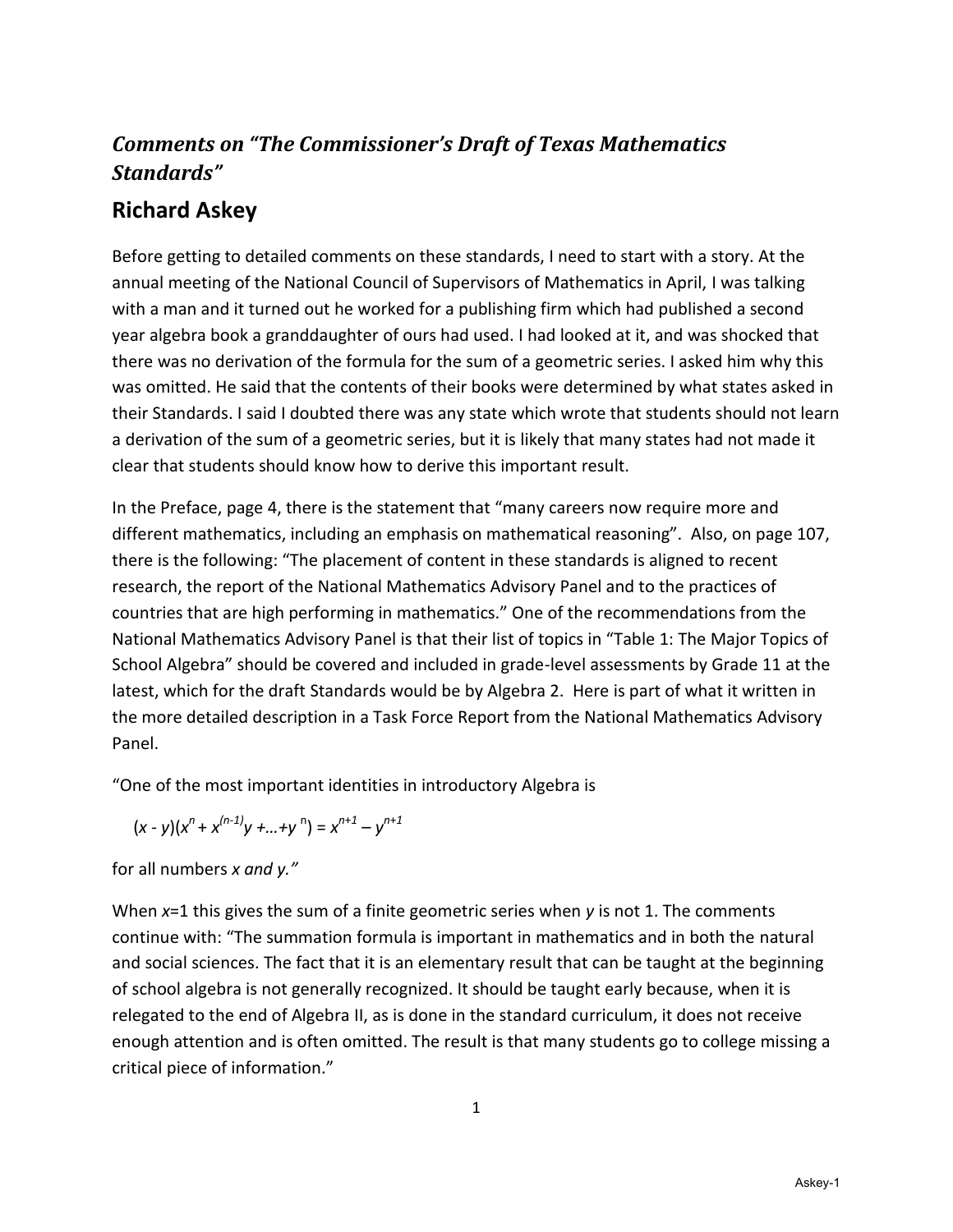What is done in the current draft with geometric series? They are first mentioned in Pre-Calculus, as are arithmetic series. The relevant standard is:

PA06 The student is expected to calculate the  $n^{th}$  term,  $n^{th}$  partial sum, and the sum of a geometric series when this sum exists. [The last refers to the limiting case when *n* goes to infinity]

The timing for students learning how to sum a finite geometric series is too late, and it is far from clear from the standard if students will ever see how to derive the formula for the sum of a finite geometric series. Recall the story of the textbook which just stated the formula and there was no derivation in the book nor a problem in which students would be expected to derive it. The Standards have to be stated in such a way that will insure that students will have had a chance to learn how to derive such results even if the only assessment items could be done by using a formula which has been memorized.

There should be a connection between geometric series and repeating decimals, but repeating decimals are not mentioned in this draft. Irrational numbers are first mentioned in Grade 8, but there is no indication what students are expected to know about them. There are two reasonable ways to show students that irrational numbers exist. One is to give an informal argument that the square root of 2 is not rational. This is done in a Japanese eighth grade book which is available in an English translation, and is occasionally done in some U.S. textbooks. The other way is to informally show that the decimal expansion of a rational number is a decimal which eventually repeats and then find a decimal expansion which does not eventually repeat. The converse, that a decimal which eventually repeats can be changed into a rational number, i.e. a ratio of two integers with a nonzero denominator, ties up with the method used to sum a finite and later an infinite geometric series. Texas seems to want students to be told that irrational numbers exist without students seeing a mathematical reason that irrational numbers exist. This is not a way to promote the idea that mathematics involves reasoning. On page 107, in the second item in Frequently Asked Questions, there is the following comment:

Vertical development is clear as is the long-term intent of the vertical development.

 For example, we can trace number concepts, fractions and decimals into rational numbers and irrational numbers.

Since nothing is done about irrational numbers beyond saying that they can be approximated by rational numbers and put on the number line, this is a poor example to give of development, vertical or otherwise.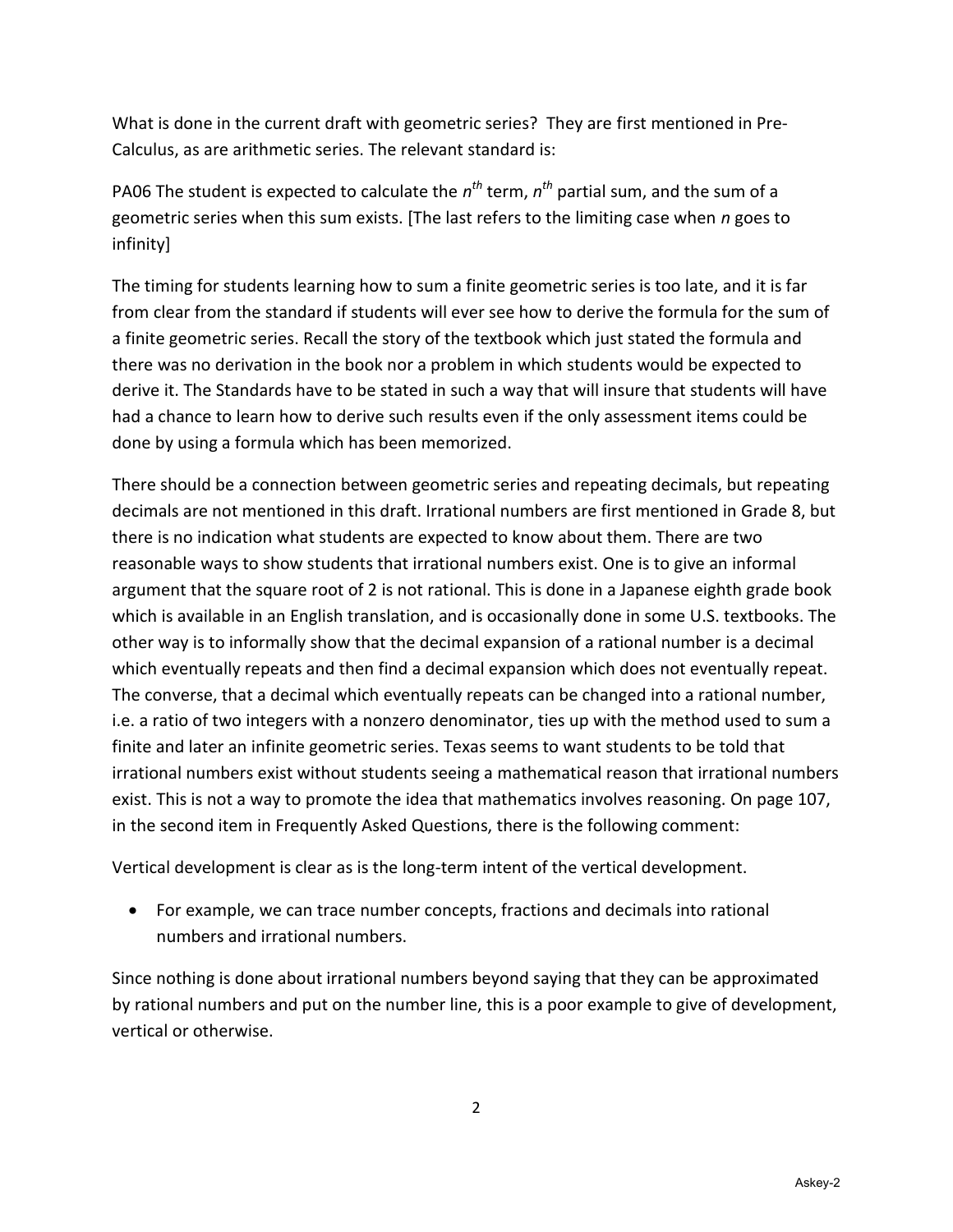1. Is a complete and logical development of mathematics concepts followed for each grade level or course?

No, it is not. There are many instances which could be mentioned. Measurement is a topic in which U.S. students traditionally do poorly. Let us consider how area and volume are done. Area of a rectangle with whole number sides is introduced in Grade 3, 3G03. Then in 3G04 areas of composite figures made up of two rectangles are mentioned as something students should be able to compute. In Grade 4, 4A03, students are to determine a formula for the area of a rectangle, with whole number sides according to 4A04. 5N16 has multiplication of a positive fraction and a whole number represented by models, including area models. 5N18 deals with division of a unit fraction by a whole number and of a whole number by a unit fraction using objects and pictorial models, including area models. The best way to think about division, say a/b, is that a/b=c if b\*c=a. Thus I see no reason to mention area models for division. Recall that area of rectangles has only been defined when the sides are whole numbers, so a bit more should be written about how an area model can be used to represent multiplication of a fraction with a whole number. Formulas for volumes of rectangular prisms are to be determined in 5A06. One assumes this has the restriction that the edge lengths are whole numbers, but this is not specified. In Grade 6, GN04 has an area model being used to present fraction and decimal multiplication and division, including the multiplication or division of a fraction and a decimal. Again, nothing has been written about a formula for the area of a rectangle when the side lengths are not both whole numbers. Since decimals are just another way of writing some fractions, there has to be something written about extending the formula for the area of a rectangle to the case when the lengths of the sides are fractions. In 6N04, I do not understand why this should be mentioned as a standard and then illustrated by three examples: 1.3\*2.5, 1 3/10 \* 2  $\frac{1}{2}$ , and 1.3\*2  $\frac{1}{2}$ . In answer to the question of drawing area models for each and explaining why these multiplications yield equivalent products, I would draw the same picture for each and say the products are the same since  $1 \frac{3}{10} = 1.3$  and  $2 \frac{1}{2} = 2.5$  are just different ways of writing the same numbers. If that is what is wanted, why not ask about it? If something else is wanted, I do not know what it is.

Later in Grade 6, there are two Standards, 6A10 and 6A11, which deal with area. The first is:

"illustrate and explain the relationships for areas of parallelograms, trapezoids, and triangles by decomposing and rearranging parts of these figures. For example, [a] parallelogram can be decomposed into a trapezoid and a right triangle with congruent heights; the triangle can be moved so that a rectangle is created having the same base length and height as the original parallelogram. (Figures include oblique triangles and parallelograms.)"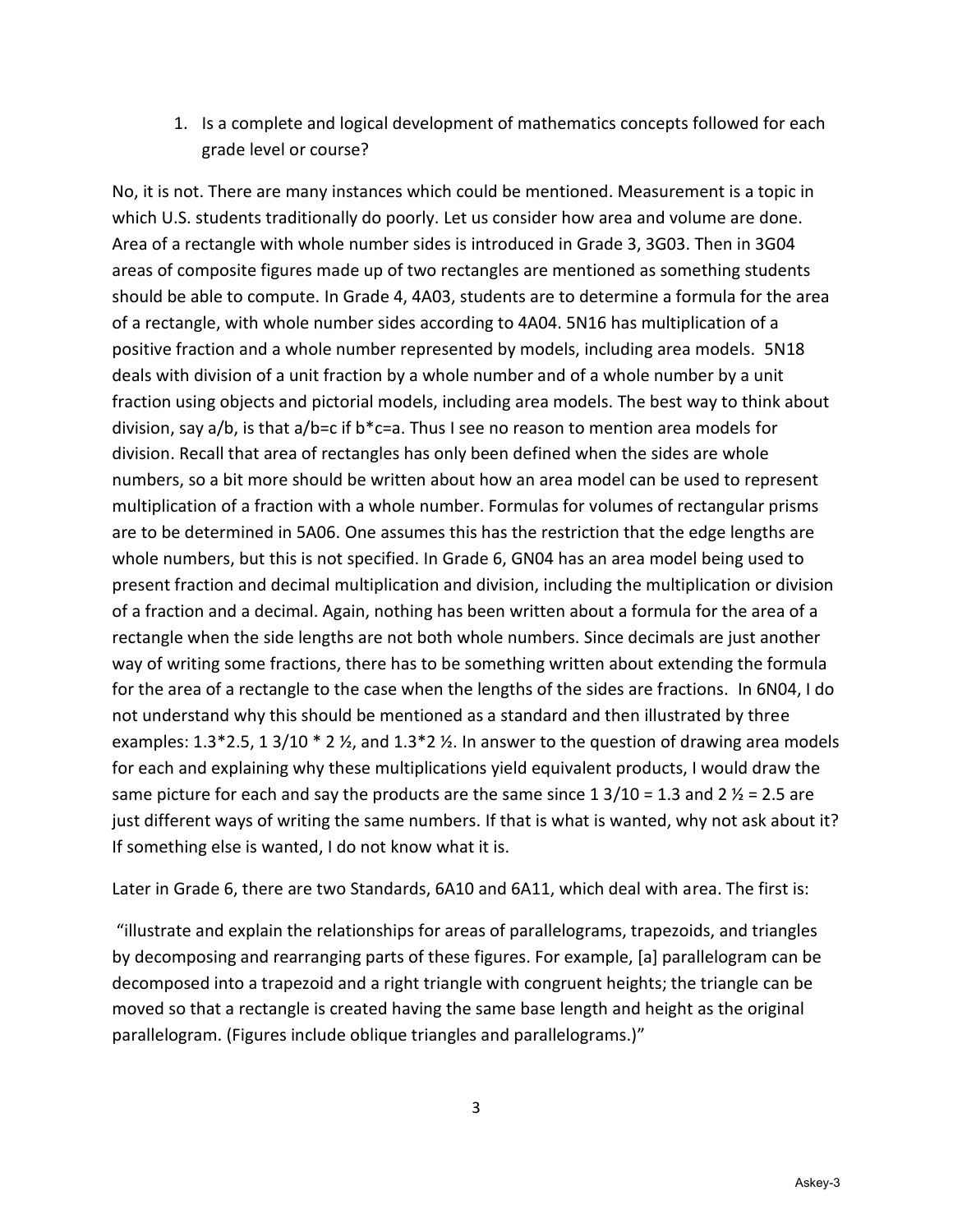I have no idea what an oblique parallelogram is, so it should be dropped The argument in the example is incomplete. Consider a parallelogram of the following type. I will just draw the top and bottom sides and let the reader connect the end points to complete the parallelogram.

 $\overline{\phantom{a}}$ 

\_\_\_

Explain to me how you can treat the lower side as the base and can cut off a right triangle to get a trapezoid and a right triangle and then move the right triangle to get a rectangle. Don't say to consider one of the sides which was not drawn as the base for if you do the formula you obtain only has been shown to hold for some parallelograms. There are ways of treating this case, and a teacher might decide that sixth grade is too early to do the general case, but at least the teacher needs to know that the usual textbook argument, which is what is contained in 6A10, is incomplete, and it would be useful to explain how to complete the argument, or give a reference to where it has been written. If the Texas Standards are written without requiring this case in Grade 6, it should be mentioned that a general argument will be given in high school, and then add it to the geometry course.

Finally, in 6A11 there is a comment that the formulas for area and volume should be applicable when the side or edge lengths are rational numbers. Arguments need to be made for this for rectangles and rectangular prisms, with more details for rectangles. Students should not get the idea that any formula they know in one setting can be used in a more general setting without knowing something about why this is true, when it is.

There is a serious omission when dealing with areas of rectangles. The distributive property, a(b+c)=ab+ac, should be mentioned before the first algebra course. It has been used regularly in multiplication of whole numbers and it follows easily from the area formula for a rectangle, putting together two rectangles with a common side of length *a* and other sides *b* and *c*. The commutative property of multiplication comes from the formula for the area of a rectangle when it is rotated by 90 degrees. Standard 3N15 contains these results for whole numbers, but without any reasons why they work.

The problems dealing with measurement up to Grade 7 can be fixed. Starting in Grade 7 the problems become harder to fix.

7P05 generalize the critical attributes of similarity, including invariant and covariant relationships. (If *a*, *a*', and *b*, *b*' are side lengths of two pairs of corresponding sides, then *a*/*a*'=*b*/*b*' and *a*/*b*=*a*'/*b*'. Corresponding angles of similar figures are congruent.)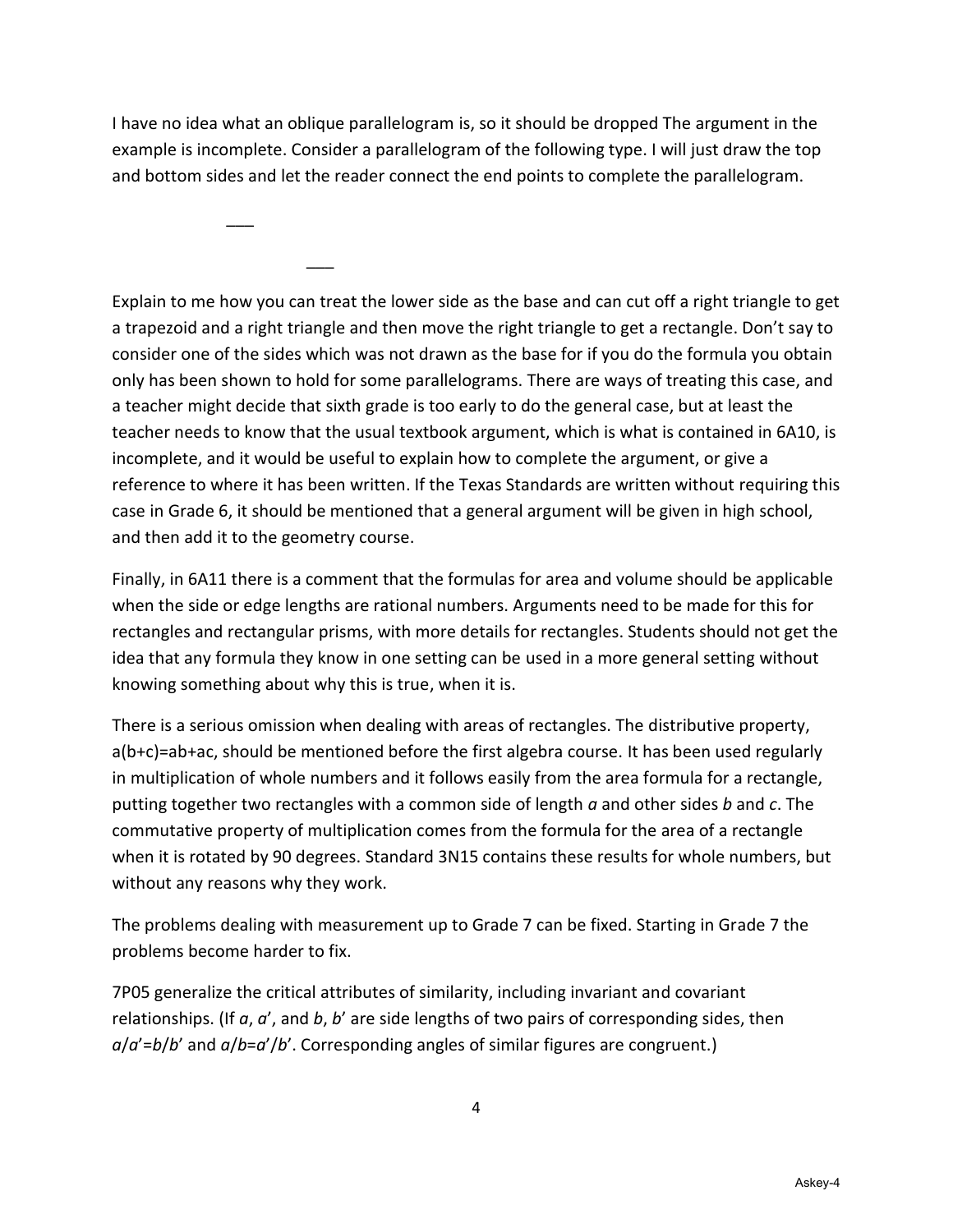What is meant by "similarity"? In the first sentence, "invariant" and "covariant" should not be used. What teacher or textbook author will know enough to be able to explain what the words mean? I do not know and have never seen them used in this context. The fact that *a* and *b* are side lengths of **triangles** is not mentioned. Depending on the definition of similarity, the last sentence is either something which needs a proof or is part of the definition of similarity. The same is true of the earlier sentence. Are these two sentences the generalizations or are they the critical attributes of similarity? If the later, what generalizations are being considered?

7P06 represent π as the ratio of the circumference of a circle to its diameter and the area of a circle to the square of its radius.

One cannot give two different definitions of the same number, which is what this standard asks for. One can be taken as the definition, and the other shown (informally) to follow. The usual way is to define π as the ratio of the circumference of a circle to its diameter, after an informal argument that this ratio is a constant, and then cut the circle into congruent wedges and make an almost rectangle from them. Then the formula for the area of a rectangle gives the second ratio. However, there is a gap in this argument which should be acknowledged. The formula for the area of a rectangle has only been shown to hold when the sides are rational, and that is not the case here. Students should be told that formulas like the formula for the area of a rectangle which have been shown to hold for [positive] rational numbers continue to hold for all [positive] numbers on the number line. No everything taught in a mathematics course can be done carefully. Some things are too hard to do when they are needed. The right thing to do then is to acknowledge that the mathematics needed to show something is too complicated to do at this time, but the gap needs to be acknowledged.

Standards7A02, 7A03, 8A02, 8A03, and 8A04 all start with "Illustrate and explain". I have no idea what is meant by the phrase "illustrate and explain". For the seventh grade standards, it is possible to give the start of a mathematical argument which explains why there is a factor of 1/3 in the formula for the volume of a pyramid. For a square pyramid, one can take a cube and draw lines from the center to the vertices giving six congruent square pyramids. If the edges of the cube have length *a*, then the volume of each pyramid is *a* 3 */6,* the height is *a*/2 and the base has area  $a^2$ , so there is a factor of 1/3 in the formula for the volume of each of these square pyramids. This argument can and should be made into a full argument in high school, where nothing serious is done with volumes. Two other possible meanings of "illustrate and explain" are to give a non-mathematical physical argument which cannot be made into a mathematical one, say by using sand and a pyramid and prism with the same bases and heights, or one can know a statement of the formulas and be able to tell what each part of the formula is. I would like to think that for prisms and pyramids Texas wants more than either of these.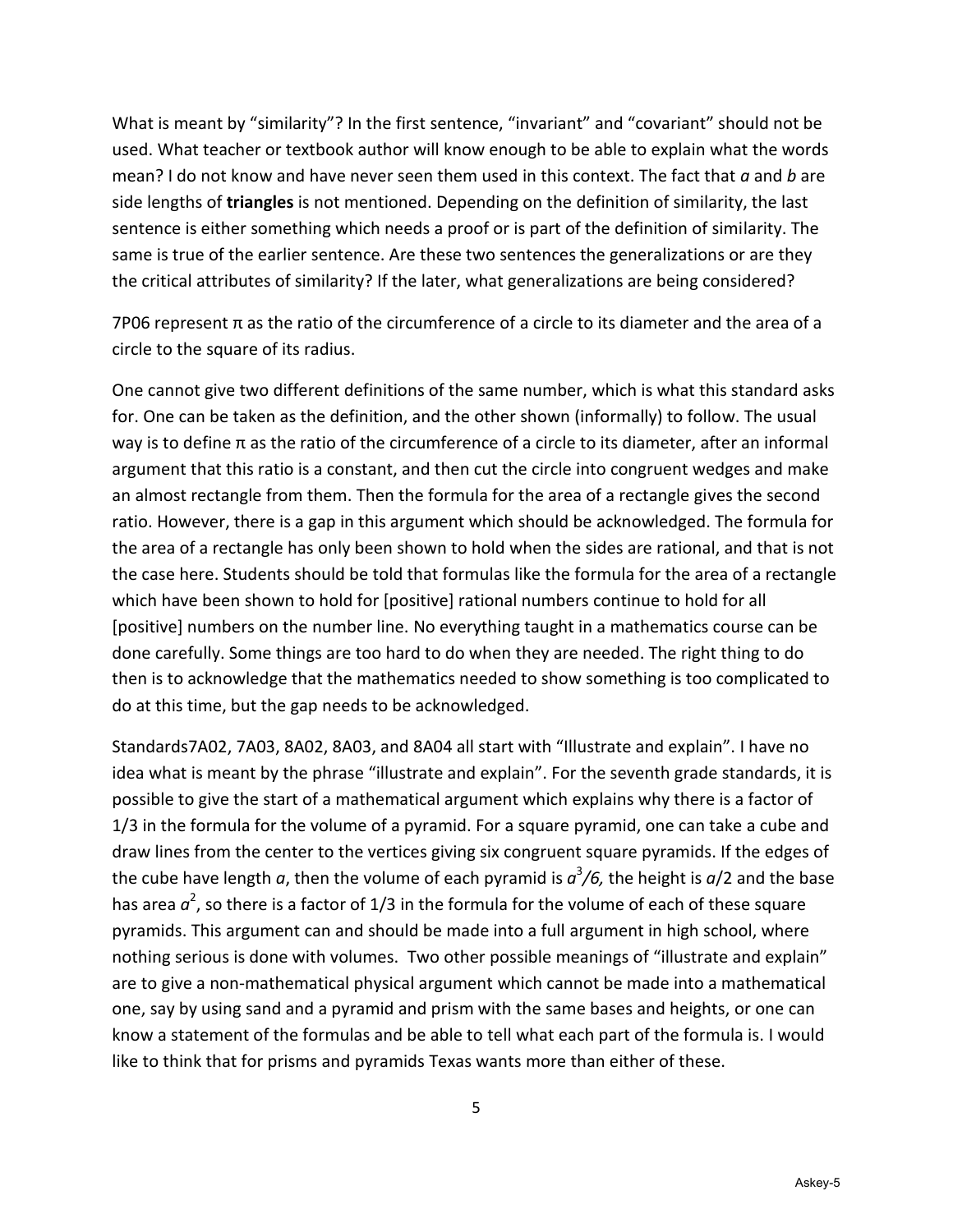In Grade 8, there is the following standard:

"8A02 illustrate and explain the relationship between the base area, height, and volume of a cylinder verbally and symbolically".

The omission of "geometrically" suggests that all that is wanted is to be able to state the formula without any mathematical reason why it is true. That is not adequate. A cylinder can be approximated by a prism in the same way a circle can be approximated by a regular polygon. Similarly, 8A03 dealing with the volume of a [circular] cone can be illustrated by approximating a cone by a pyramid whose base is a regular polygon.

The last of these volume standards is:

"8A04 illustrate and explain the relationship between the formula for the volume of a sphere as it relates to the volume of a cone whose base radius and height are equal and are congruent to the radius of the sphere."

There are few  $8^{th}$  grade students, and even few middle school teachers, who could give the start of a mathematical argument to help explain this relationship. To use the same introductory words, "illustrate and explain", in these standards will likely lead textbook authors to treat all of the formulas the same way. Since the ideas involved in motivating the formula for the volume of a sphere are too complicated to do at this level, it is likely that none of these formulas will be based on mathematical ideas. For all of these volume formulas, students should be able to use the formula. However, geometric reasoning should be used when possible to motivate the formulas. If this is not done, students will continue to think that it is all magic and better students will not become interested in it. That is not a good way to attract students to STEM fields.

There is another problem in 8A. Standard "8A06 represent, verify, and explain the Pythagorean theorem and its converse using models and diagrams". I assume that what is expected is something like taking a right triangle whose legs have lengths *a* and *b*, hypotenuse *c*, drawing a square with side length *a*+*b*, and putting four triangles congruent to the first in the corners. A square is in the inside of this figure, but that has to be shown. It is clear that the sides have the same lengths, but that is not enough to show that a quadrilateral is a square. One has to show there are right angles. To do this, one needs the sum of the angles in a triangle is 180 degrees, and this is not included in the draft until the geometry course, so two years in the future. It should be included and used in grade 7 or 8. Also, what does "represent, verify, and explain" mean? How is one going to derive the converse of the Pythagorean theorem using models and diagrams? You can ask for an informal derivation of the Pythagorean theorem and knowledge of its converse, and give a full treatment in a high school geometry course.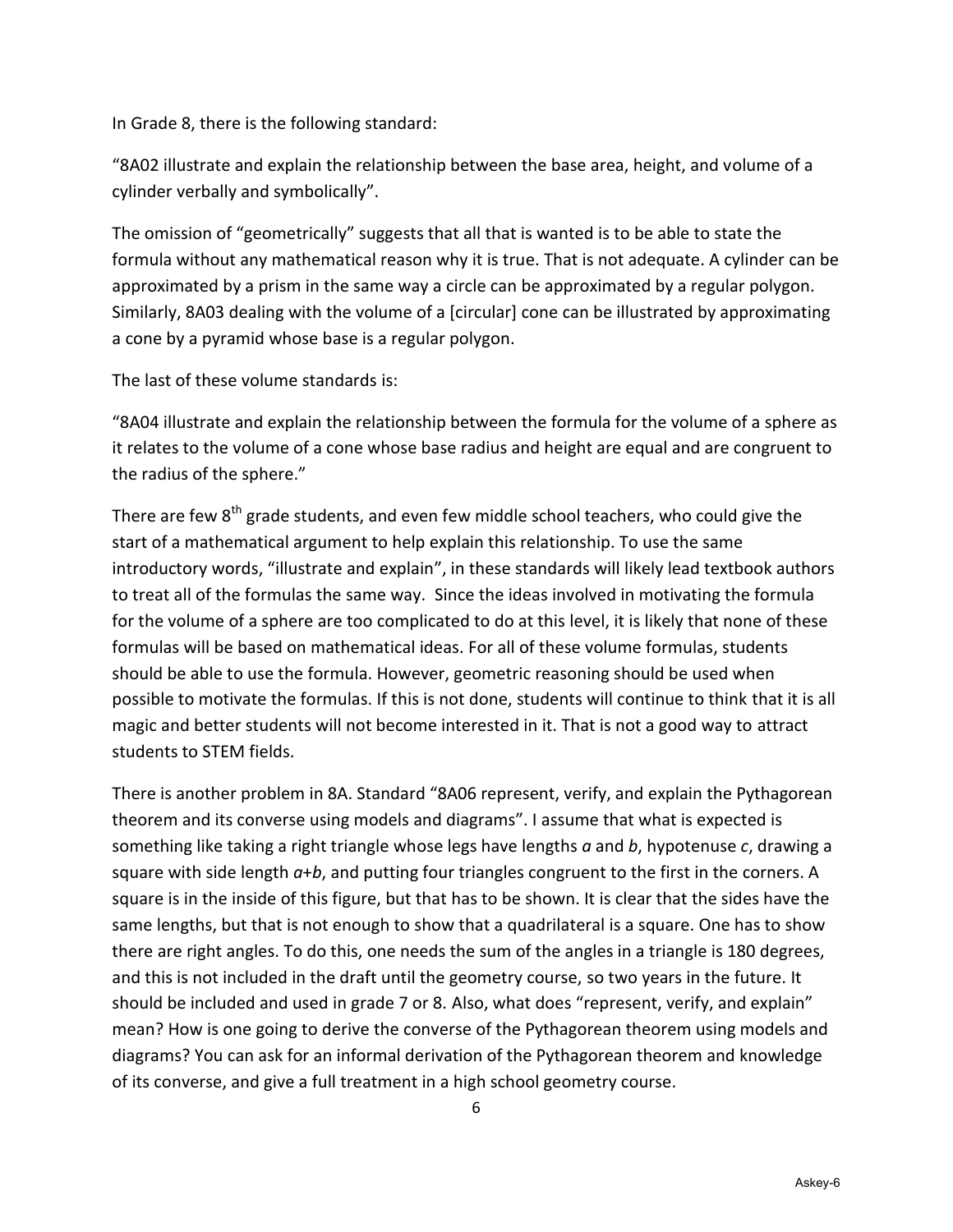Volume and surface area are mentioned in GM03 and a little elsewhere in high school geometry. GM03 should be more specific about the types of figures being mentioned. Similar figures should be singled out here. See a more specific comment later.

Either in geometry or more likely precalculus, there should be a mathematical treatment of volumes of pyramids and spheres. This could use mathematical induction, which is missing in the current draft, or one can use similarity, slicing and the one case mentioned earlier about decomposition of a cube into six congruent square pyramids to compete this work. This is ideal precalculus material, and teaching integration is easier when students have this background.

There are serious problems with geometry. GG04 deals with constructions. The examples start with duplicating a line segment. This is the second theorem in Book 1 of Euclid. For students who are serious about learning geometry very well, this would be appropriate for self study, but not as a standard which might be assessed. For average students, there are many more important things to learn. Here is one. When starting to learn fractions, students are often asked to make fraction strips. Among other things, a student has to fold a strip into three equal lengths, and a strip of the same length into five equal parts, etc. In elementary and early middle school, this can only be done approximately. Now, with knowledge of similarity, it is possible to divide a line segment into say 7 parts each of which has the same length, and the method is general and works for *n* parts.

I strongly recommend dropping the example of duplicating a line segment. Also, drop duplicating an angle. One very important fact about lines and circles might be included in the unspecific results involving circles and lines in GC02; the radius of a circle and a line tangent to the circle are perpendicular when they have a common point on the circle; but it might not be treated if it is not mentioned explicitly.

One serious problem with geometry is that no foundational basis has been described. Is congruence "same shape and same size" or it is defined using translations, rotations and reflections? Is similarity defined in terms of congruence or is congruence defined as a special case of similarity as in the previous Texas Standards? If you are serious about school mathematics, there needs to be a solid foundation and "same shape and same size" does not provide this. Here is what seems to be written about congruence.

8G01 The student is expected to generalize the properties of orientation and congruence of rotations, reflections, and translations of two-dimensional figures on a coordinate plane. For example, rotations, reflections, and translations preserve congruence of two-dimensional figures.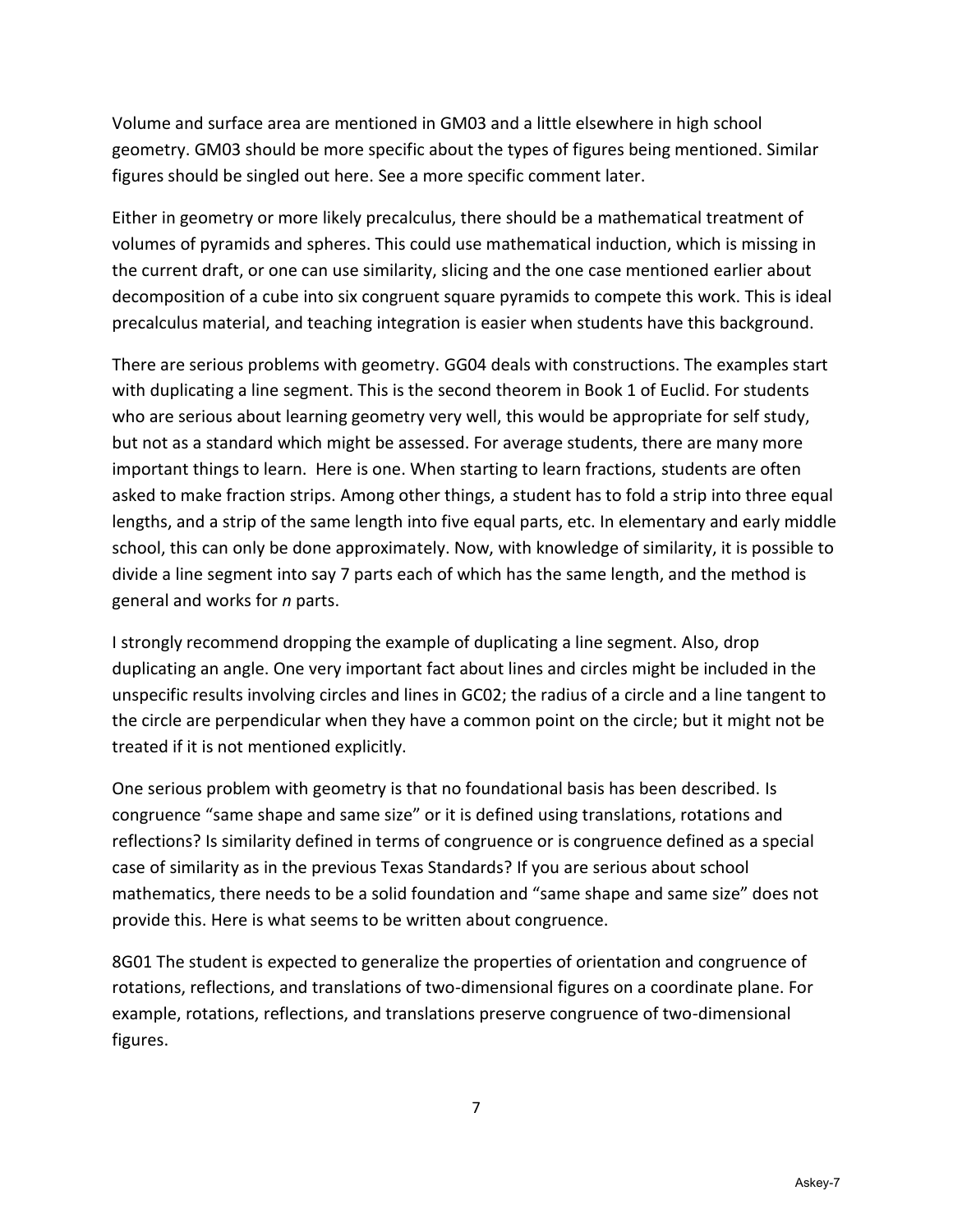What does this mean? If congruence is defined by two figures being congruent if one can be shown to be the same as the other by being moved by a sequence of translations, rotations, or reflections, then the last is just the definition. If it has some other meaning, what is the definition of congruence?

8G02 …differentiate between transformations that preserve congruence and those that do not.

Again, what does this mean? Is this just vocabulary: translations, rotations and reflections preserve congruence and other transformations do not, or is it something else? What about the transformation  $(x,y)$ - $\rightarrow$ (3x/5+4y/5,-4x/5+3y/5). Does this preserve congruence? I think this is too hard a question for Grade 8, but an appropriate question after trigonometric functions have been studied and the addition formulas have been learned. I could not find anything related to this in precalculus, and the closest I could find is AQRG03.

GA03 How is one to prove the condition for perpendicular lines in terms of slope using algebraic methods? Perpendicularity is a geometric condition and there has to be a geometric basis for treating it. This may use the Pythagorean theorem. While use of the Pythagorean theorem frequently is algebraic, it is really a theorem in geometry.

 2. Have the correct vocabulary and terminology been used? Where can changes be made for accuracy and clarity?

Often correct words are used, but some serious errors have been made.

GS03 and GS04 both contain the words "choosing from various formats of proof such as paragraph, flow, two-column, coordinate, or transformational". Here two different things are grouped together. The words "paragraph", "two-column" and "flow" [which is short for "flow chart"], are different ways of writing the steps in a proof, but "coordinate" and "transformational" refer to different ideas in a proof. The same error occurs in GG13, 14, 15.

Another example is GG01 "distinguish between undefined terms, definitions, postulates and theorems using mathematical induction and deductive reasoning". Teachers and students both need to know the difference between a definition and a theorem. They also need to know how to use definitions, and so know that standard 7P06 is inappropriate since it in effect gives two different definitions of π. This is a good example to elaborate on, since π could be defined as the ratio of the circumference of a circle divided by its diameter, and then the fact that the area of a circle is π times the square of the radius is a theorem, or π could be defined as the ratio of the area of a circle divided by the square of the radius and then the connection between the circumference and the diameter becomes a theorem. Another example is even and odd numbers. These occur in 2N14. No definition is given. At the second grade level there are two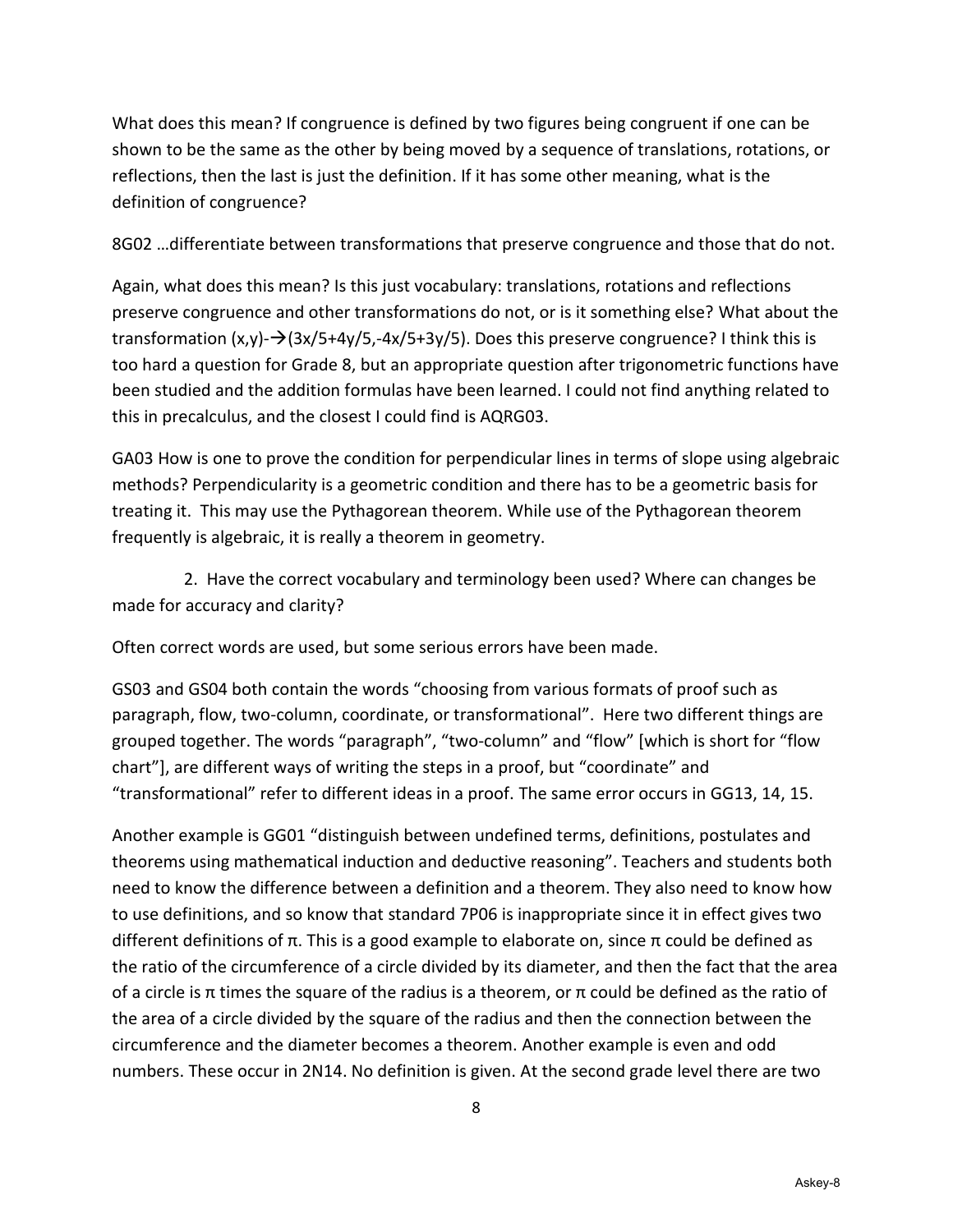possible ways of defining even numbers. One could say the number of objects in a set is even if the set can be split into two groups each having the same number of objects. Another way to define even would be to say that the objects can be taken out two at a time and nothing is left over. Later, students will use a third property of even numbers. A whole number is even if it ends in 0, 2, 4, 6, or 8. Only one of these properties can be taken as a definition, the others have to be shown to be equivalent to the definition. Even this is not the full story, since one sometimes wants to expand the class of objects and the original definition might not make sense in the more general case. For example, 0 is considered as an even number, and so is -2, etc.

There are more serious problems with GG01 which can be solved by dropping a few words. Drop the last six words. I have no idea where the words "mathematical induction" came from in this setting. Mathematical induction should be included in the precalculus course. Its use here will make the Texas standards a laughing stock. Deductive reasoning is not as bad, but it is not really appropriate either. This is written with the assumption that the last part "using mathematical induction and deductive reasoning" describes methods of distinguishing between the listed words. Neither of these is what is needed to do that. This could also Abe read as "mathematical induction and deductive reasoning" being various ideas used in proofs. If so, this should be a separate standard and various forms of argument should be listed such as enumerating cases, proof by contradiction, and others.

About undefined terms, consider the following two settings for high school geometry. One is a synthetic approach without the use of coordinates. Then "point" is treated as an undefined object which has various properties, one being that given two points, there is one line containing both points. In a coordinate approach in two dimensions, a point is a number pair such as (3,1). I am not sure you want to get into a discussion of "undefined terms". I do not know why the word "postulate" is being used. A postulate is an assumption which has been made. I think it would be better to use the word "assumption". My advice it to keep this simple and just include definitions, assumptions and theorems.

5N23 This ends with the comment: "Within problems requiring division, remainders may be expressed as fractions." Division is an inverse of multiplication as was mentioned above. When dealing with division in which the number system has not been extended to make arbitrary divisions possible, one does not write  $5/2 = 2$  R1, but  $5 = 2 \times 2 + 1$ . There are good reasons for requiring this. Students need to learn the properties of "=", and one of them is that if A=B and C=B then A=C. Is this true if  $5/2 = 2 R 1$  and  $9/4 = 2 R1$ ? No, since  $5/2$  is not equal to  $9/4$ . Once fractions have been introduced, then one can change  $5 = 2*2 + 1$  to  $5/2 = 2 + 1/2$  and this is frequently written as  $5/2 = 2 \frac{1}{2}$ . That is the essence of 5N23, but more needs to be written to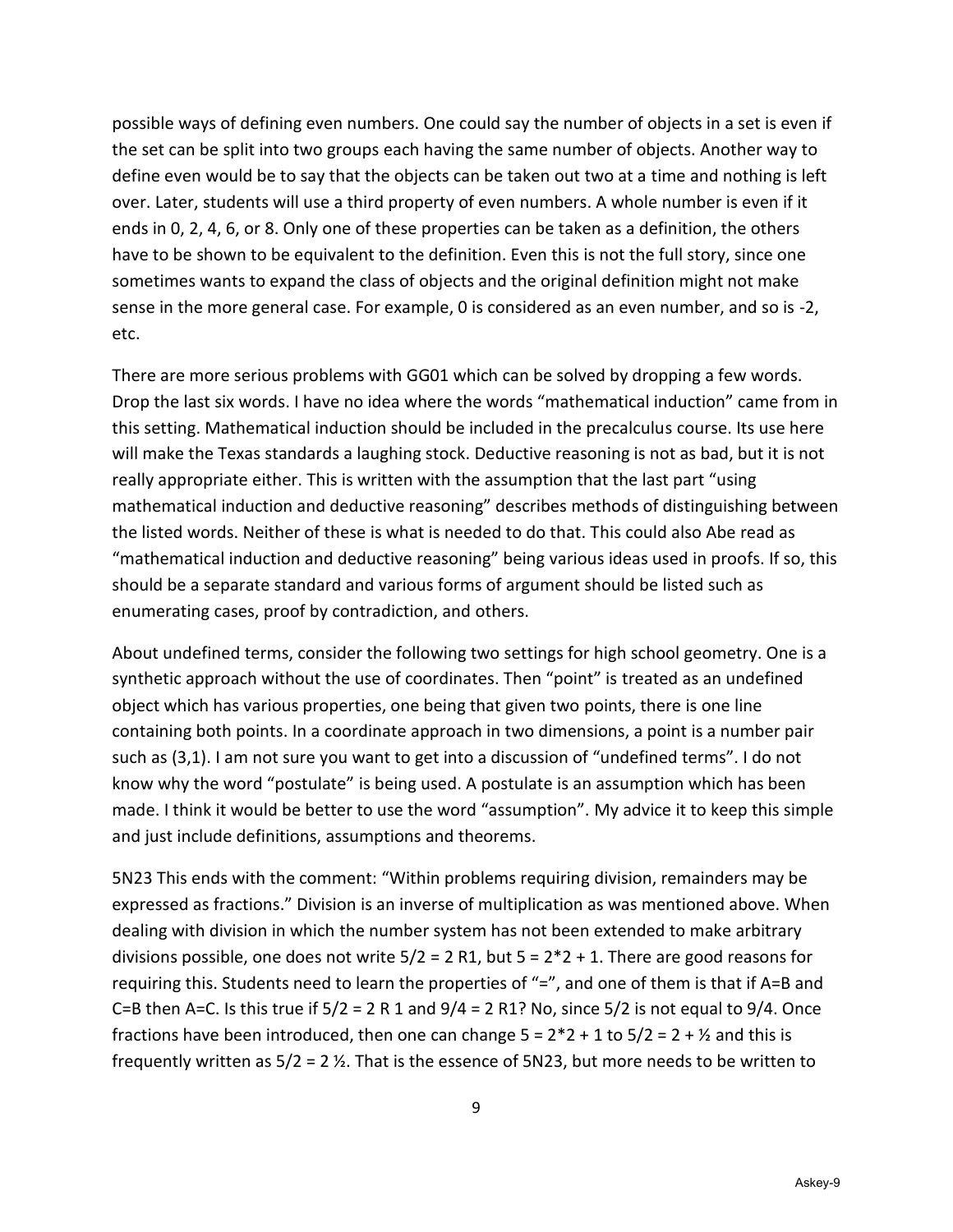tell textbook writers about a common error in textbooks. Also, the phrase "Within problems requiring division, remainders may be expressed as fractions" is not really correct. Once one has fractions, then the division of 5 by 2 is exact and there is no "remainder". There may be a fractional part which is not zero, and students need to know how to use this when dealing with some problems.

One serious problem in the use of words is the almost complete absence of definitions. For example, P705 uses the word "similarity", It is a focal topic in grade 7, but not defined or described. Many of our school textbooks mention that congruence is a special case of similarity but do not have definitions which can be used mathematically until a few years later if then. Teachers need to know that congruence comes before similarity and similarity is defined in term of congruence.

3. Are there specific areas that need to be updated or reworked?

#### Kindergarten

KN01 The emphasis here is vocabulary rather than understanding what is being done. One can make a case for counting to 100, but 40 should be adequate for kindergarten.

KN02 When counting objects in a set, students need to know that the last number they say is the number of objects in the set.

KN05 I would restrict this to sets with at most 20 objects.

KN13 Before doing subtraction within 20, students should learn how to count backwards from 20 and smaller numbers.

# Grade 1

After 1N01 add a standard containing counting backwards from numbers up to 100, both by 1s and 10s.

1N10 There should start to be some simple two step problems. John has 5 books and Joan has 7. If John gets 4 more books, how many books do John and Joan have together, or how many more books does John now have than Joan has?

What is the difference between KN12 and 1N15? Both limit the size of the problems to 20. There should be some progression between grades. Singapore Primary Mathematics has problems like 53 – 6 done with a drawing and decomposition of 53 to 40 and 10 and 3, with the six taken from the 10 to leave a picture of  $40 + 4 + 3$ . They also start multiplication and division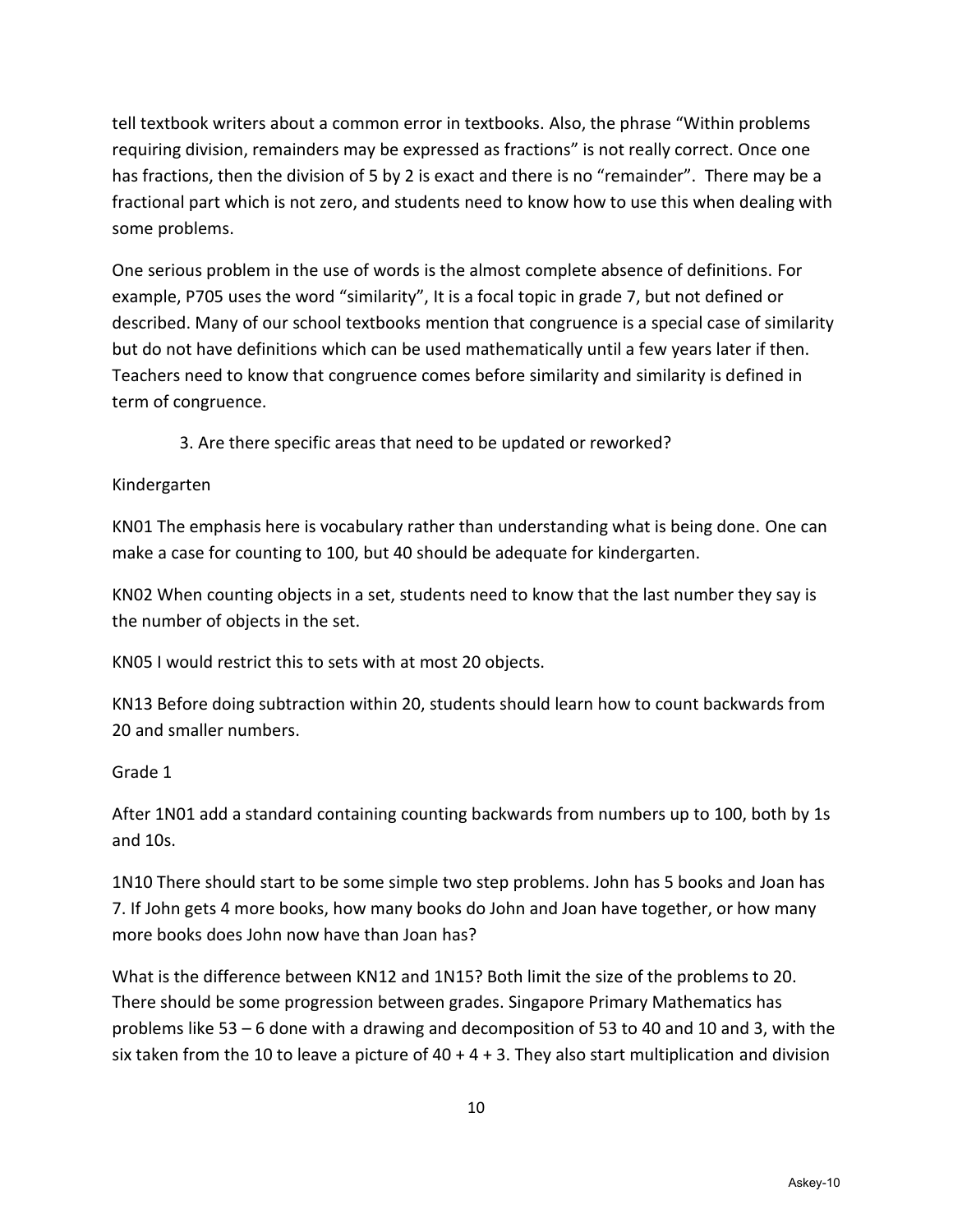with small numbers and pictures. Multiplication can wait, but you need a little more on addition and subtraction.

#### Grade 2

A number line should be introduced and how addition and subtraction of whole numbers act on a number line should be a standard. The number line is mentioned in 2M05 and 06 but the connection with addition and subtraction is not mentioned.

2N06 The figure here is neither a regular polygon nor a strip diagram.

2N08 The phrase "like denominators" is ambiguous and should be replaced with "equal denominators" when that is what is meant.

2N09 Drop the first "and".

2N14 40 should be replaced by 20 since splitting a set of more than 20 objects takes more time than it is worth. What definition will be used for odd and even?

2A02 the word "multiplication" should have been introduced in 2N15 or 16. Do you want to include problems with 3 times 8 4 times 6, and 2 times 12?

2A01 add "and solve" after "represent".

2G03 what you want here is for students to recognize these figures. How is a student to classify a cone or a sphere based on properties like those suggested?

2G05 Are there to be pictures with this standard? If not, more specification needs to be given.

2M04 Add: find the difference between two times given to an hour, including some when one time is AM and the other is PM.

#### Grade 3

The first focal area is multi-step addition and subtraction problems with whole numbers within 1000. Based on released NAEP items, it is essential that students have some practice with addition of four two digit numbers where regrouping is needed. Also, fluency seems only to be mentioned in 3N13, and there it seems almost to be on oversight. Students need more than this level of ability in computation.

Reorder 3N07, 08, 09 to start with 08, then 09, and then 07.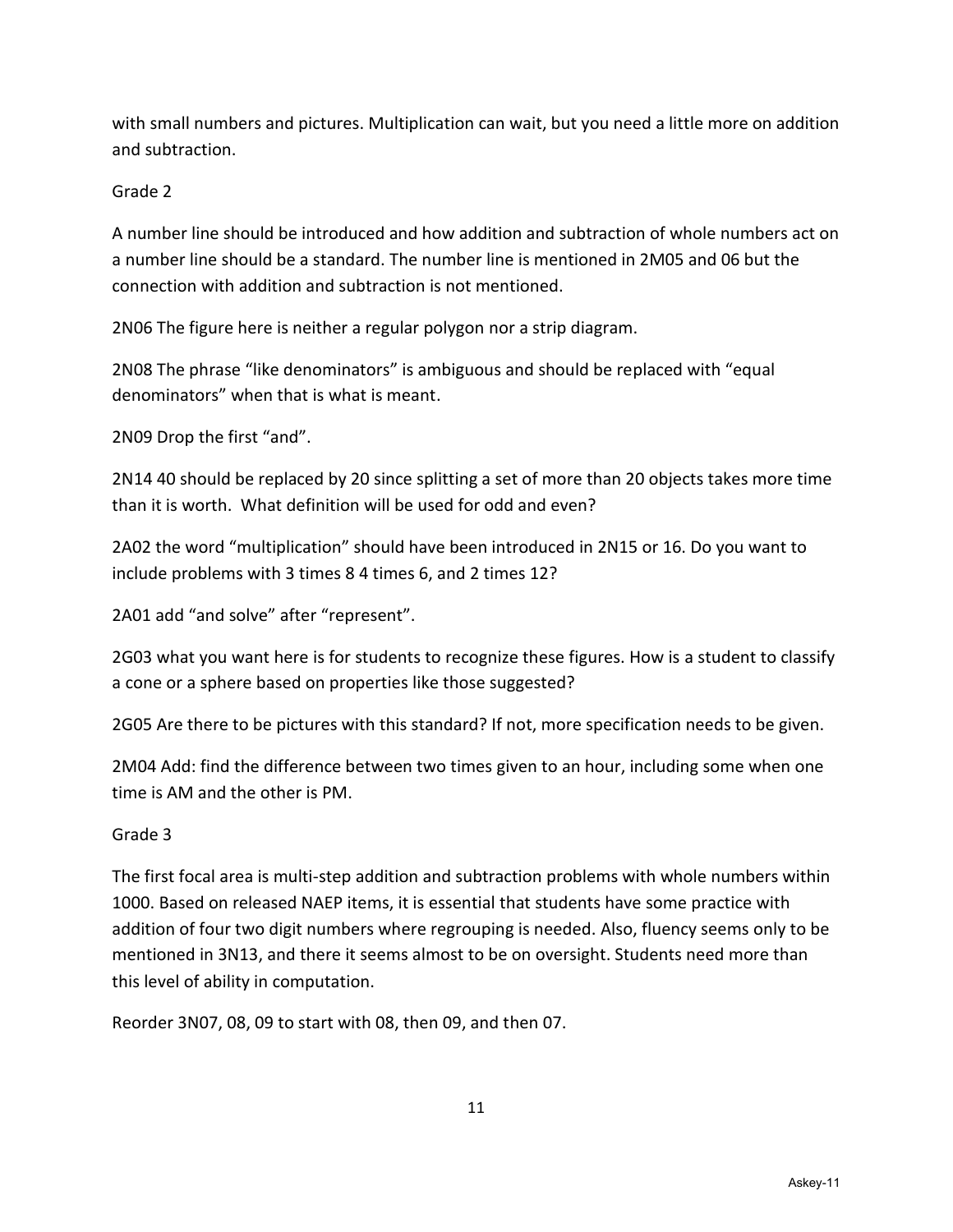3N20 You do not mean facts with products to 100, since 7 times 13 is not basic, but the multiplication facts up to 10 by 10 and the corresponding division results are fundamental.

3N15 No emphasis is put on these very important facts. What does 2 \* 3 \* 4 mean? By the usual convention it is  $(2^*3)^*4$ . You need to also have  $(2^*3)^*4=2^*(3^*4)$ .

The associative and commutative properties for addition should be mentioned in Grade 2; probably not the name, but the property, and commutativity in first grade.

3A01 should also have "and solve" after "represent".

Earlier, in 3G01, what properties of polygons with more sides than 4 do you want students to point out specific properties? In school mathematics, there are three reasonable conditions which could be given, regular, convex or not convex, and cyclic. For a polygon to be regular it has to have sides of the same length and angles with the same measurement. Angle measurement comes in Grade 4, so this property will have to wait. Convex and not convex can be introduced when the angle sum of a triangle has been introduced and you want to extend it to polygons. In the current draft, that is high school geometry. Cyclic is high school geometry. Rewrite 3G01 to refer to quadrilaterals.

You should have a standard saying that students should be able to fold a torn out sheet of paper to get a right angle. There should also be a comment that triangles are rigid but quadrilaterals are not.

3G03 This standard can be used to show informally why the distributive property is true. Add it either here or in grade 4.

# Grade 4

4N21, 22 Represent the product… using arrays, area models or equations. What is being asked here? Is this a way of saying that students should be able to compute using arrays or area models, or just draw a picture of what multiplication means? I have no idea what is meant by using equations to do this. Would 2345\*7=16415 give an equation of the sort you ask for? I suspect not.

4N17 and 18 "like" denominators again. This should be "equal".

4N26 What is "scalar comparisons"? Delete it.

NA03 determine the formulas for the perimeter of a rectangle, including the special form for the perimeter of a square, and the area of a rectangle.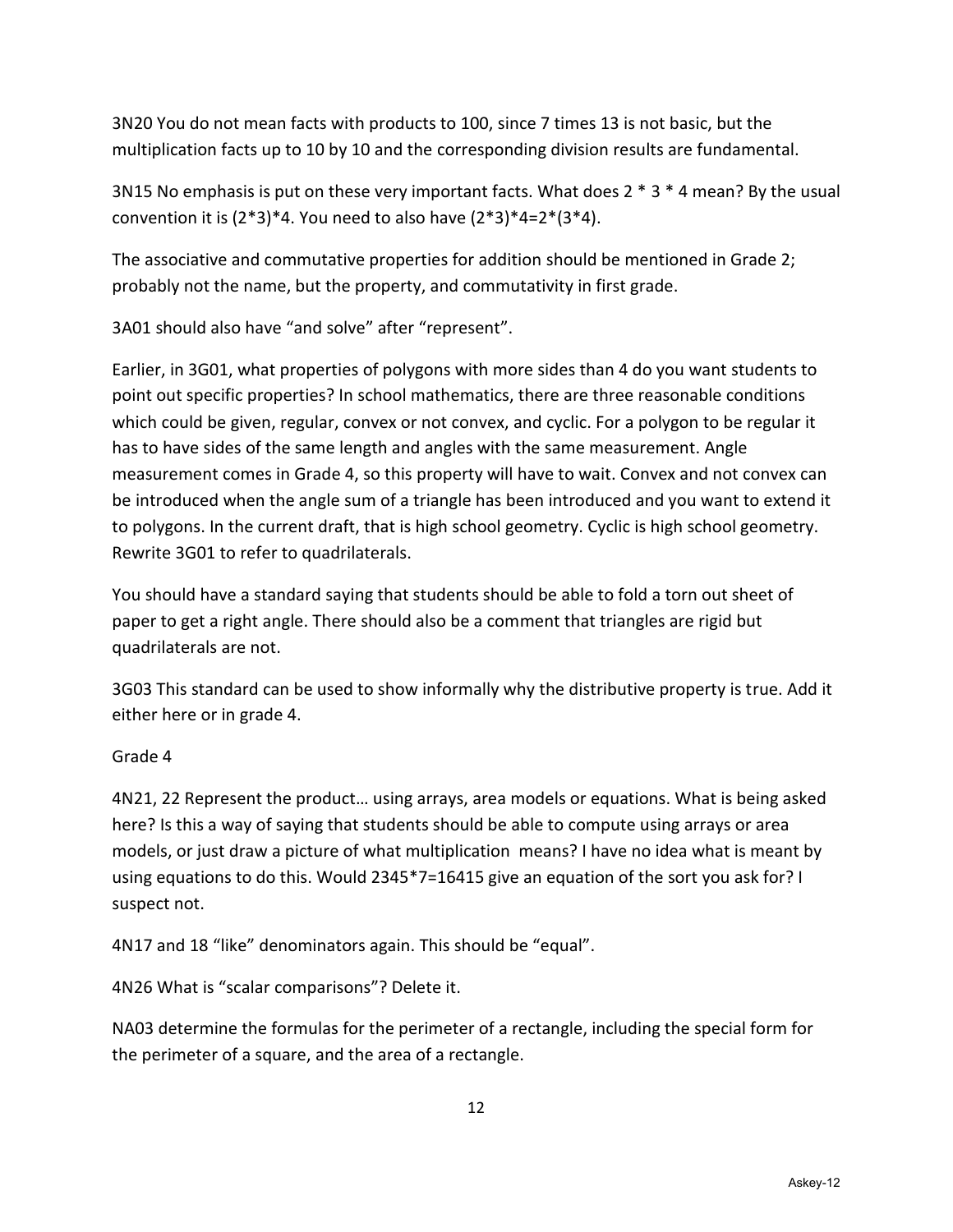Perimeter is the sum of the lengths of the sides of a polygon. Change the first part to "be able to change the formula for the perimeter which comes from the definition, *a+b+a+b* to 2*a*+2*b*, and to 4*a* when the rectangle is a square, where *a* and *b* are the lengths of the sides of the rectangle. About the area of a rectangle, students should be able to explain why the area of the rectangle above is *a* x *b* when the lengths of the sides are positive whole numbers.

Grade 5

5N06 What is the point of stressing addition of 1/5 + 0.3. The essential point is that 0.3 is just another way of writing 3/10, and that is what students need to know.

5A05 This is the first mention of exponents. What are students expected to know about exponents in fifth grade? In 5A06, volume of a cube is written as *s* x *s x s rather that as s*<sup>3</sup>.

Grade 8

8N01 Change "the rational…" to "a rational…".

8P07 and 8P11 A very important non-proportional relation is the area of a square to the length of the side. Let me suggest adding "linear" to get "non-proportional linear situations".

8A09 Drop the first "or".

8A12 Since this is the first standard which mentions having the variable on both sides of the equal sign, it would be a good idea to start with integer coefficients, so change to "should include examples with integer coefficients and constants and also with rational coefficients and constants".

There should be a standard about knowing why the graph of a linear equation is a straight line and why an equation for a straight line plotted in the plane is a linear equation. This could be done in Grade 8 or in Algebra 1. If in Algebra 1, it needs to be before A1L05 which assumes this fact is known.

# Algebra I

A1Q07 Is there to be a derivation of the quadratic formula? Recall the story this review started with, where no derivation of something important was given because a derivation was not mentioned explicitly in many state standards.

A1O02 determine the meaning of *a* and *b* in an exponential function of the form f(*x*)=*ab<sup>x</sup>* in mathematical and real world problems.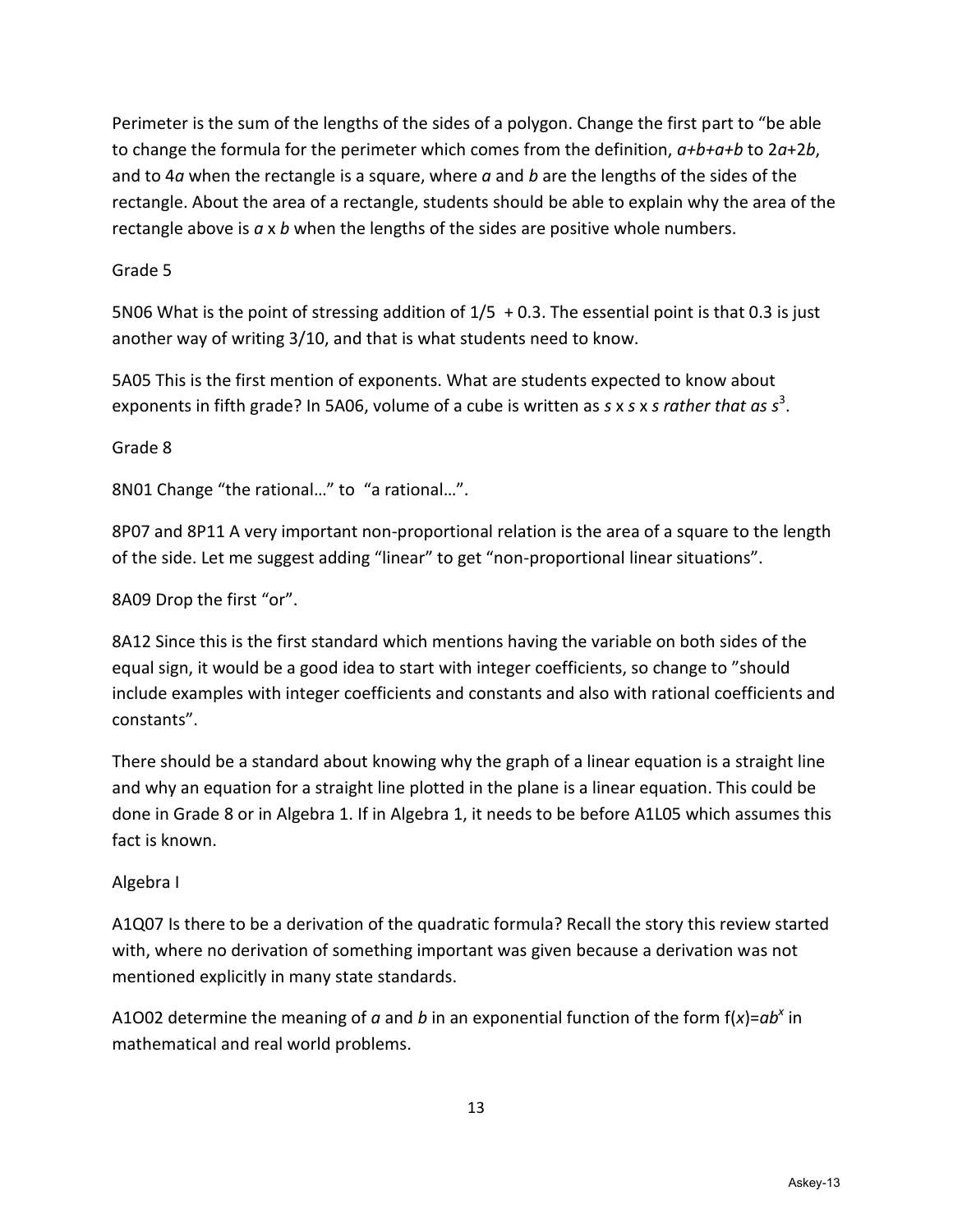I hope this is not all you want. Sometimes *a* and *b* will have a meaning in a real world problem, but in general f(0)=*a* is all one can say about *a,* and *b* determines the rate of growth or decay of the function f(*x*) when x becomes large. These two facts should be known even if there is no other meaning to *a* and *b*.

A1A13 What is meant by factored form for a polynomial of degree one? Is 2*x* + 5 = 2(*x* + 5/2) what you have in mind? How is this different than 5(2*x*/5 + 1)? My advice is to drop first degree polynomials.

# A1A14 Drop "one or".

A1A15 Do you mean that when f(*x*)=0 when *x*=1 and *x*=2, then f(*x*)=*k*(*x*-1)(*x*-2) for a constant *k*? I suspect you want to assume a bit more than the roots. About the graph, you have to have three points on the graph to find the function. Once you know three points, the graph is not needed. Rewrite to get at the essence of what you want students to be able to do.

# Geometry

GA02 GA03 belongs before GA02. You can not do GA03 without some geometry as was mentioned earlier. Just stating the slope condition for perpendicular lines is not adequate, although that is what is done in many textbooks.

GA04 There should be a reasonable progression through the years. Algebra 1 should have a treatment of the connection between the graph of a linear function and a straight line. Geometry should include the connection between the graph of a circle and an equation which represents the graph. A parabola would fit into Algebra II more naturally than here. Then the sequence contains ellipses and hyperbolas in Pre-Calculus.

GG06 Move this much later. What little is done with spherical geometry should come late, after a lot has been done with Euclidean geometry.

GG14 Add to the statement about the medians that they meet at a point which is 2/3 of the way from each vertex to the opposite side. [This is clear from a synthetic proof, and of a proof using general coordinates for the vertices, but is hidden when the coordinates are placed at  $(0,0)$ ,  $(a,0)$ ,  $(b,c)$ .]

GS04 Drop the comments on the type of proof.

GM03 This standard is stated in too general a form. You want to deal with the effects of dilation on similar figures for length and area in two and three dimensions, and volume in three dimensions.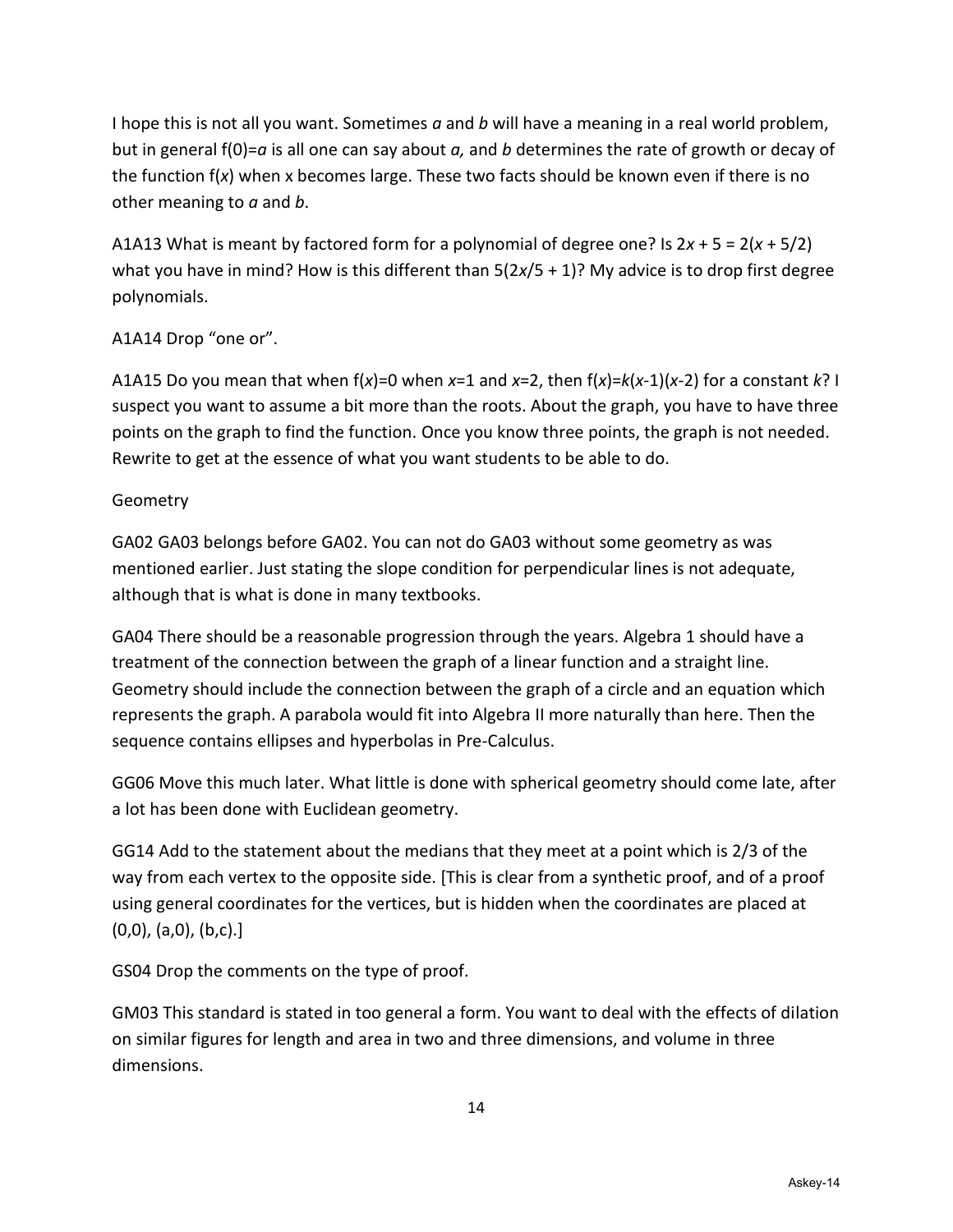#### Algebra II

A2F01 A base should be included when using log, as log<sub>b</sub>. This occurs twice.

A2Q07 Include directrix as a given. I would separate the conditions, putting focus and directrix as the first way to get a parabola, and mention some of the others as secondary possible conditions.

A2Q10 Solving cube root equations for complex solutions makes more sense in Pre-Calculus after the appropriate trigonometry has been done.

Properties of exponential and logarithmic functions What is the essential property of  $e^{x}$ ? It is the addition formula  $e^{x+y} = e^x e^y$ . The same formula holds for other bases. I have tried to find this for at least one base and have failed. This and the corresponding formula for logarithms have to be added. For both logs and exponentials there is a second formula which should be added. For logs it is log  $a^x$  = x log  $a$ . What is stated in PF07 is not adequate.

A2A06 Drop this. It can be replaced by: be able to use the following: If f(*x*) is a polynomial, then f(*a*)=0 if and only if  $f(x)=(x-a)g(x)$  where  $g(x)$  is a polynomial.

#### Pre-Calculus

Either in Algebra II or Pre-Calculus there should be a standard on the connection between the coefficients of a quadratic function and the zeros of this function. This has not been done in the U.S. for a moderately long time, but it is important and is done in East Asian countries. This can be phrased for equations rather than functions, but either way would be fine. In Pre-Calculus there should be a problem like the following, which also relates to quadratic equations.

 Find the intersection points of the unit circle and a line with slope *t* which contains the point (-1,0). The standard could be "solve quadratic equations where the coefficients contain specific parameters. Then give the problem above as an example. Pre-Calculus will not be taken by all students so it is time to give some more serious problems. This one gives a rational parameterization of the unit circle and with a simple change of variables gives Pythagorean triples.

PF04 As a second part, include the following. If f(*x*) is defined for –*a* < *x* < *a*, use the definitions of even and odd functions to show that  $f(x) = e(x) + o(x)$  where  $e(x)$  is an even function and  $o(x)$ is an odd function.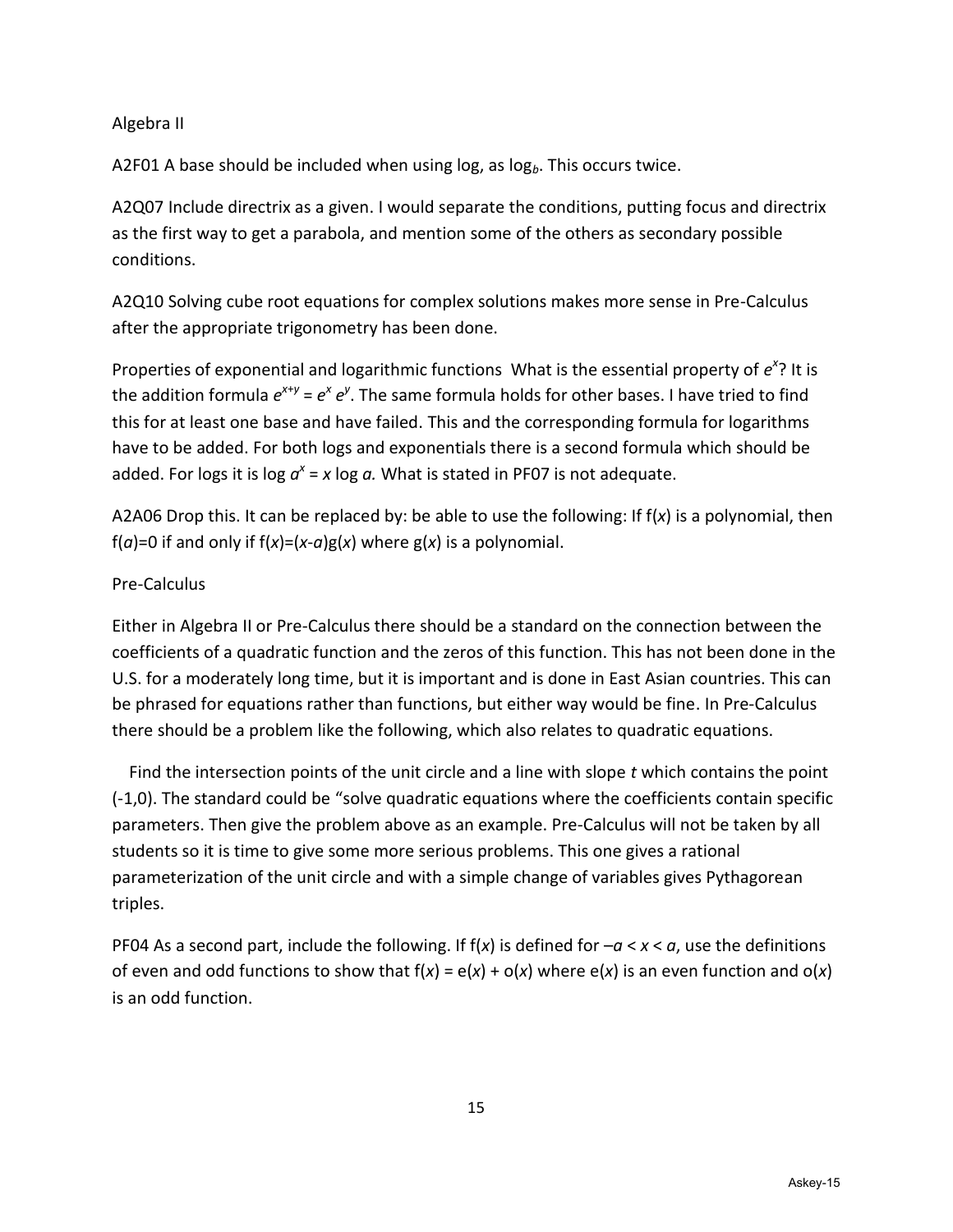PG12 Why ask for students to know how to find the eccentricity of a hyperbola? For elementary applications, the eccentricity of an ellipse is important, but I do not know corresponding uses of the eccentricity of a hyperbola.

PG13 How is a student going to "determine the conic section formed when a plane intersects a double napped cone"? I would drop this, or change "determine" to a weaker word.

PG14 At least the addition formulas for sine and cosine are mentioned, but only to "use", not be able to derive and use. The difference formula for tangent allows one to find the angle between two lines. This is a nice application and it suggests that the addition formula for tangent should be included.

PM05 and 06 Students should be asked to derive and use these formulas.

PA02 This is a poor way of writing a standard. What series will be expected to be summed? An arithmetic series, the series in the binomial theorem, and finite and convergent infinite geometric series and the only ones, and each of these is covered by a different standard. This could be rewritten as follows: be able to write out the terms of a series when it is given in sigma notation.

PA07 Polar coordinates need to be a separate standard.

PA09 determine powers and all the *n<sup>th</sup>* roots of complex numbers.

Let us do this for 2+3i. First one has to find the modulus of this number, which is related to polar coordinates. The only place where polar coordinates are mentioned is in PA07, which fortunately mentions complex numbers. Then one needs to be able to multiply complex numbers in trigonometric form. That is also a standard. If one is interested in the *n th* root, then one needs an old formula found by de Moivre which needs mathematical induction to prove it. That step is missing in this draft. How is a student going to do this problem? There is a related problem which uses the addition formula for sine. Write 2sin(*x*)+3cos(*x*) as *a* sin(*x*+*t*). A physics teacher will be very glad if students have learned this, and only much later in physics will it be useful to be able to find all *n th* roots of a complex number. Put it in as a standard and either drop finding all of roots of a complex number or restrict it to square roots and cube roots.

PA11 and 12 This is incoherent. Pascal's Relation comes from  $(a+b)^{n+1} = (a+b)(a+b)^n$ . Nothing has been written about how binomial coefficients are to be defined. They could be defined combinatorically, but then there is a problem of identifying them with the coefficients in the expansion of  $(a+b)^n$ . They could be defined as the coefficients in the expansion of this function. In neither of these ways is it reasonable to use Pascal's Relation, which has not been derived, to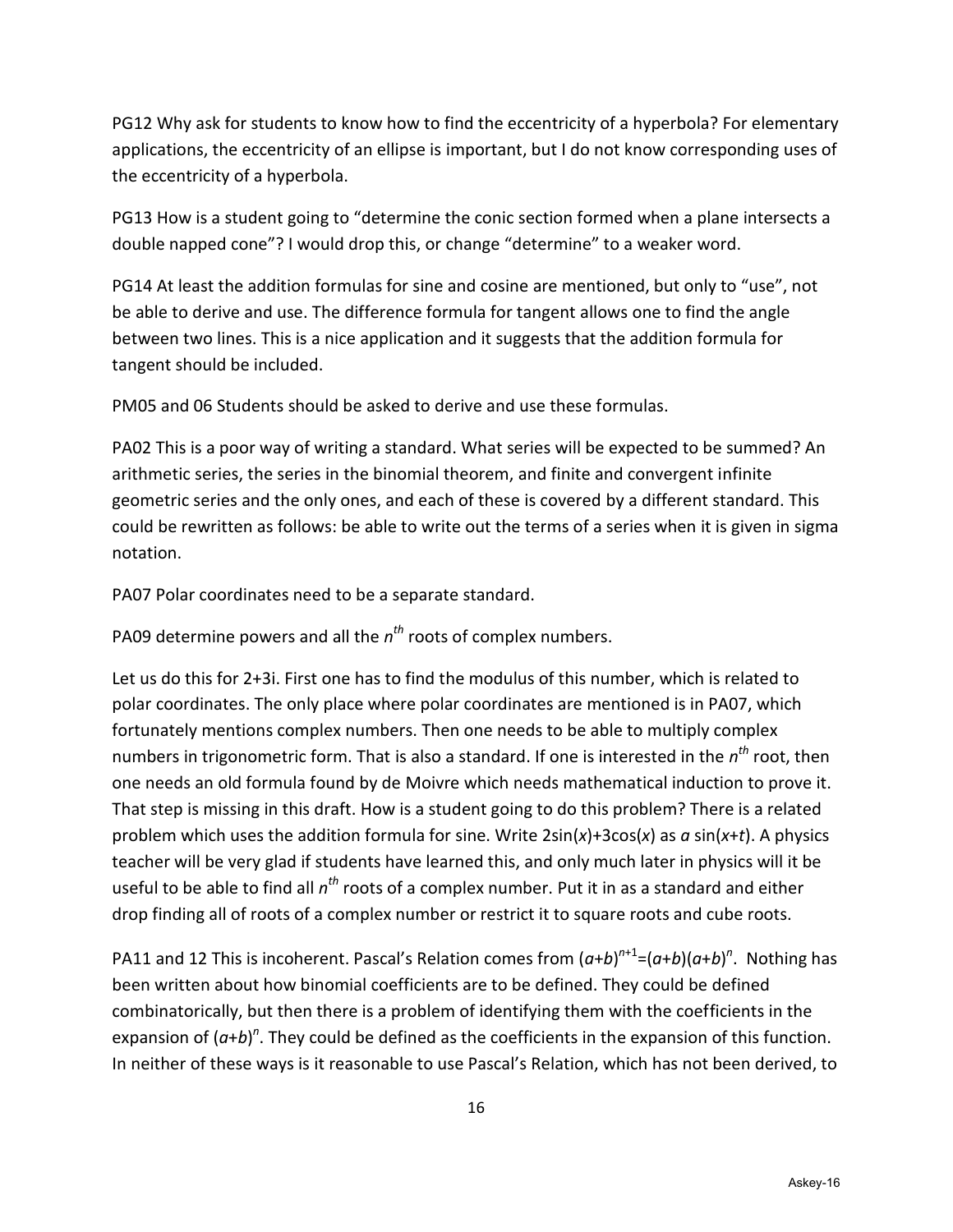do something which is easier to do than it is to first prove Pascal's Relation. Also, it would be better to not only have a recurrence relation for binomial coefficients, but also to have a formula for them. This used to be done in high school and the formula has many uses.

PA13 What type of problem do you have in mind that requires changing the base of a logarithm? The change of base formula is something students should be able to derive, but it is of secondary importance, while log(*xy*)=log(*x*)+log(*y*) is of primary importance, yet it was not even mentioned in this draft.

PA17 One cannot solve polynomial equations using Descartes' Rule of Signs. This gives a bound on the number of real roots The Fundamental Theorem of Algebra tells you that a polynomial has a root, and then by a simple argument, that a polynomial of degree *n* has *n* roots. I have no idea how one would use the Fundamental Theorem of Algebra to solve a polynomial equation, and I bet the authors of this draft do not know how to do this either. Rewrite this. You might mention that some equations have to have their solutions given approximately.

PA18 What are "critical numbers"? What you mean are solutions of the corresponding equations. Write this rather than jargon.

Advanced Quantitative Reasoning

I do not have any experience teaching a course like this.

AQRN05 How are students going to get data which is not easily measured so that they can then analyze it? If it is given to them, for them it is easily measured. What does this standard mean?

I have a colleague who tried to develop a good quantitative reasoning course for college students. After about five years he began to think it was impossible to develop one which required students to think and they could do an adequate job of mathematical thinking. He was a careful worker and if he could not develop something which satisfied him, I have doubts that the course Advanced Quantitative Reasoning will get many students to the level where they can "demonstrate reasoning skills in developing, explaining, and justifying sound mathematical arguments, and analyze the soundness of mathematical arguments of others", which is AQRN02. What textbook does the committee have in mind for this course? Teachers cannot teach it without a good textbook, and I do not know any.

# Mathematical Models with Applications

There may be textbooks for a course like this which could be used to map out a decent course. However, one would have to be very careful for there are books like "Earth Algebra" which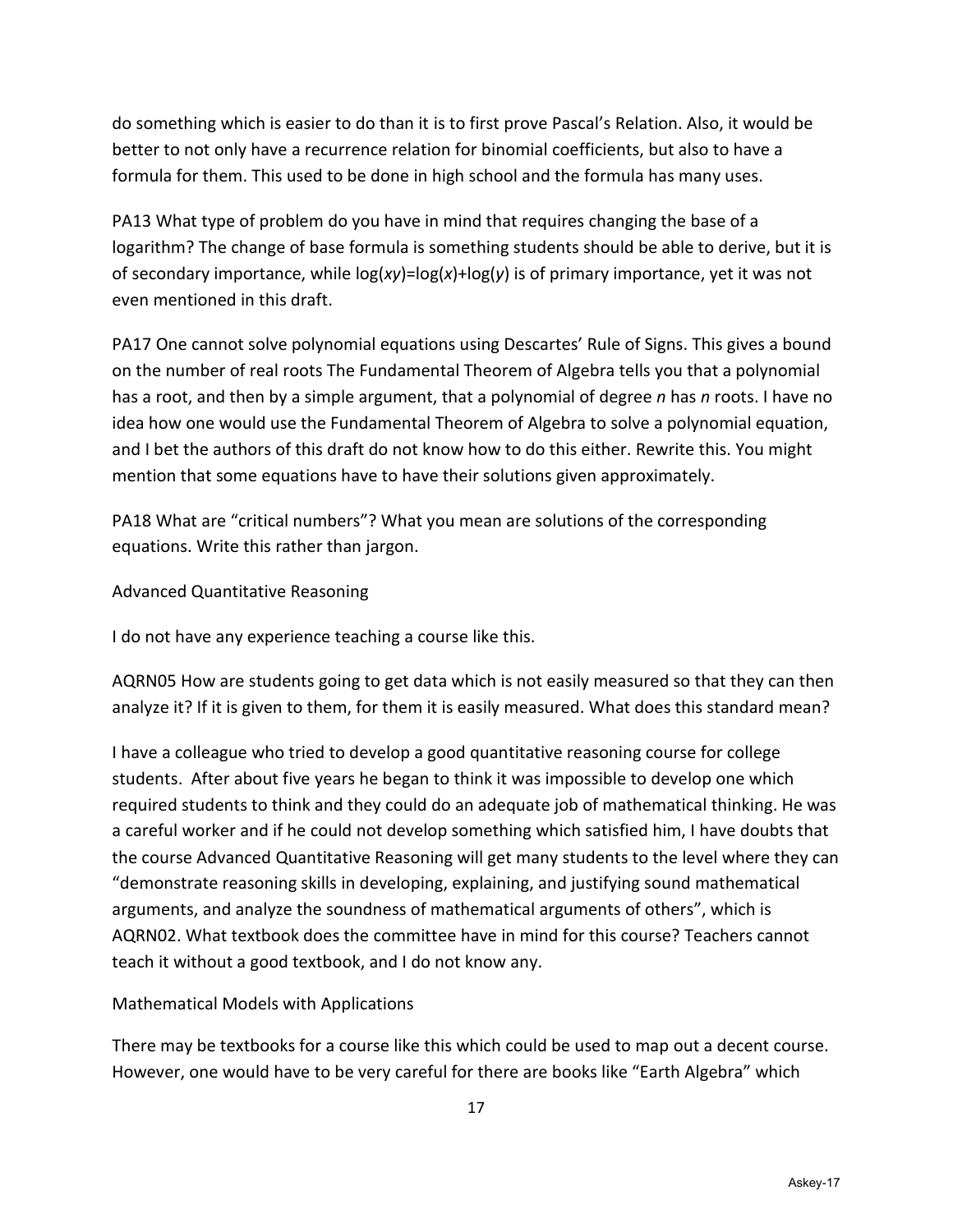some might think would be appropriate for a course in modeling. It has little substance mathematically or in other ways.

MMAD03 One will almost surely find that graphical ways of recording data are not the major sources of error.

 4 Are the mathematics concept/content statements grade-level appropriate? Are important concepts missing at any grade level?

3N01 includes the notion of bundling. This should have been introduced in grade 2 and in some sense, in first grade.

2N15 and 2N16 This is first grade material in Singapore Primary Math and the notation of multiplication is used in the Singapore books. Why not use the notation here?

Many other examples were given in answers to questions 1, 2, and 3.

5. Are the Student Expectations (SEs) clear and specific?

Sometimes, but a number of cases where this is not true have been mentioned above.

6. Is the subject area aligned horizontally and vertically?

Sometimes, but some and almost surely not all examples when this is not true have been mentioned above. Every time I read this draft I find more problems.

 7. Should consideration be given toward adding other courses at the high school level to provide more options for students?

A course on data and statistics, but make it not recommended for students who will use statistics in college. They should learn this material in college, and not, to quote a statistician friend, have to relearn the inadequate treatment she has had to deal with in the major research university where she teaches.